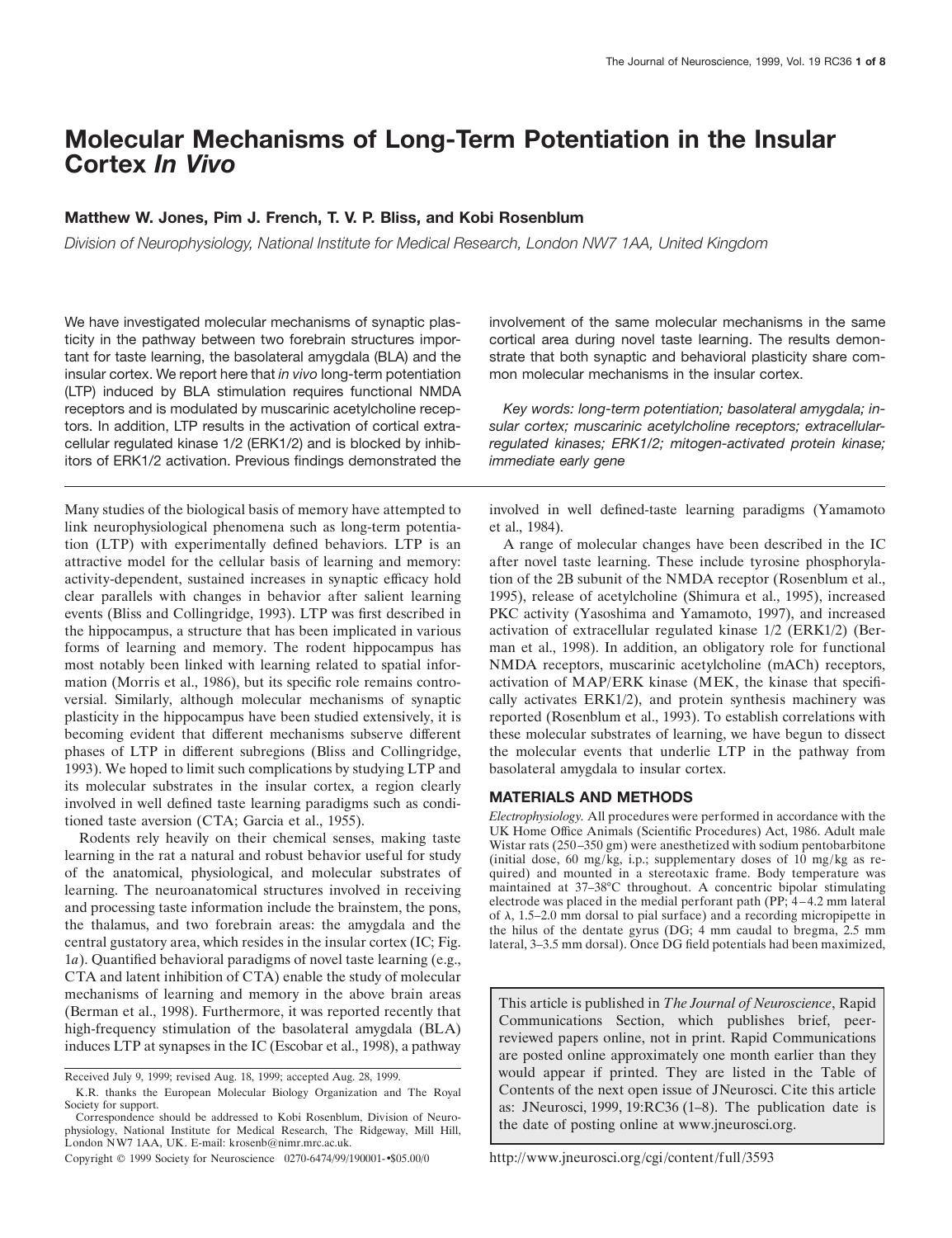the stimulating electrode was removed from the PP (except in MK801 treated animals; see below) and lowered into the BLA (3 mm caudal to bregma, 5 mm lateral, 7 mm dorsal). Successful stimulation of this amygdaloid nucleus was confirmed by evoking characteristic responses in the DG. A second recording electrode was then placed in the rostral IC (1 mm rostral of bregma, 5.5 mm lateral, 4.5 mm dorsal), with placement confirmed by histology in initial experiments (data not shown).

The BLA was stimulated using  $60 \mu$ sec current pulses of an amplitude that evoked a 50% maximal response in the IC (60–100  $\mu$ A; mean  $\pm$  SD,  $81 \pm 4.6$   $\mu$ A). Test stimuli were delivered at 0.033 Hz, and tetanic stimulation of the BLA (six trains of 100 pulses at 100 Hz, 20 sec between trains) was delivered once a stable baseline had been established. In some animals, the same number and intensity of stimuli were given at 0.1 Hz to determine the effects of nonpotentiating activity on gene expression. In animals treated with MK801, the PP was tetanically stimulated (three trains of 50 pulses at 250 Hz, 30 sec between trains) 40 min after injection to confirm that the drug was effective in blocking the induction of LTP in the hippocampus. The 0.033 Hz stimulation was continued for 20–60 min, according to the post-tetanic time point at which the brain was removed.

*Drugs and delivery.* MK801 (Tocris Cookson, Bristol, UK) and atropine (Sigma, St. Louis, MO) were dissolved in water or water mixed with a few drops of ethanol, respectively. PD98059 (Calbiochem, Nottingham, UK) was dissolved in 1:500 DMSO. An injection micropipette was placed 0.5 mm dorsal to the IC, and 1  $\mu$ l injections of either 38  $\mu$ M PD98059 (test hemisphere) or 0.2% DMSO (control hemisphere) were made over 10 min. The injection pipette was then removed and replaced by a recording micropipette.

In situ *hybridization.* One hour after tetanic stimulation of the BLA, brains were removed, frozen on dry ice, and stored at  $-70^{\circ}$ C. Fourteenmicrometer-thick sections were cut on a cryostat and mounted on poly-L-lysine-coated glass slides and stored at  $-70^{\circ}$ C. *In situ* hybridization was performed essentially as described by Wisden et al. (1990). Briefly, sections were thawed at room temperature, fixed in 4% paraformaldehyde, actetylated in 1.4% triethanolamine and 0.25% acetic anhydride, dehydrated through graded ethanol solutions, and delipidated in chloroform. Sections were hybridized overnight at  $42^{\circ}$ C in 100  $\mu$ l of buffer containing 50% formamide,  $4 \times$  SSC (150 mM sodium chloride and 15 mM sodium citrate), 10% dextran sulfate,  $5 \times$  Denhardt's solution, 200  $\mu$ g/ml acid- and alkali-cleaved salmon testis DNA,  $100 \mu g/ml$  long-chain polyadenylic acid, 25 mM sodium phosphate, pH 7.0, 1 mM sodium pyrophosphate, and 100,000 cpm radiolabeled probe  $({\sim}1 \text{ ng/ml})$  under Parafilm coverslips. Sections were washed in  $1 \times SSC$  at room temperature,  $1 \times$ SSC at  $55^{\circ}$ C (30 min), and  $0.1 \times$  SSC at room temperature (5 min) and dehydrated in 70 and 95% ethanol. Sections were then exposed to autoradiographic film. 35S-ATP end-labeled probes (New England Nuclear, Boston, MA) were generated using terminal deoxynucleotidyl transferase (Promega, Madison, WI) according to manufacturer's instructions (Promega) and purified over Sephadex G50 columns (Promega). A 50-fold excess of unlabeled oligonucleotide was used as a negative control. Autoradiographs were analyzed by measuring the integrated density relative to a  $C^{14}$  standard using the NIH Image program. Oligonucleotides of unique sequence were supplied by Oswel (Southampton, UK). Probe sequences were *zif268*, CCGTGGCTCAG-CAGCATCATCTCCTCCAGTTTGGGGTAGTTGTCC, complementary to nucleotides spanning amino acids 2–16 (Milbrandt, 1987); c-*Fos*, GCAGCGGGAGGATGACGCCTCGTGTCCGCGTTGAAACCCGA-GAA, complementary to nucleotides spanning amino acids 1–15 (Morgan et al., 1987); except in the experiment using PD98059, in which the virtually identical oligonucleotide against murine *cFos* was used; the specificity of this oligonucleotide was determined by competing with excess unlabeled rat c-*Fos* oligonucleotide; *Arc*, GTTCTTCACCGAGC-CCTGTTTGAACTCCCACCACTTCTTGGCTGG, complementary to nucleotides spanning amino acids 249 –263 (Lyford et al., 1995); and *Homer*, GTCAGTTCCATCTTCTCCTGCGACTTCTCCTTTGCCAG, complementary to nucleotides spanning amino acids 111–123 (Brakeman et al., 1997; Kato et al., 1998).

*Homogenization.* Thirty minutes after tetanic stimulation, rats were decapitated, and the insular cortex was excised on ice (the crossing of the rhinal fissure and the middle cerebral artery was used as a reference point). The samples were immediately homogenized in a glass-Teflon homogenizer in 300 ml of SDS sample buffer (10% glycerol, 5%  $\beta$ -mercaptoethanol, and 2.3% SDS, in 62.5 mm Tris-Hcl, pH 6.8) and boiled for 5 min. Samples were stored at  $-20^{\circ}$ C until further use.

*Western blot analysis.* Similar amounts of protein (Lowry method) in

SDS-sample buffer were separated by SDS-PAGE (10% polyacrylamide; see Laemmli,1970) and identified by Western blot analysis. After separation, the blots were blocked with 1% BSA for 1 hr at room temperature. The blots were reacted either overnight in a cold room or for 1 hr at room temperature with primary antibody. After three short washes the blots were subsequently incubated for 1 hr at room temperature with HRPlinked protein A or HRP-conjugated protein G (Chemicon, Temecula, CA). The blots than were exposed to ECL substrate and film (Amersham, Arlington Heights, IL). The antibodies used were dpERK (Promega; 1:30,000; New England Biolabs, Beverly, MA; 1:5000), ERK1/2 (New England Biolabs; 1:2000), and ERKII (Santa Cruz Biotechnology, Santa Cruz, CA; 1:4000). Quantification was performed using a computerized densitometer and image analyzer (Molecular Dynamics, Sunnyvale, CA).

*Statistics.* Mean  $\pm$  SEM values are given throughout. For LTP experiments, drug effects on the level of potentiation in different groups of animals were compared using an unpaired Student's *t* test, comparing mean values over the period indicated. A *t* test was also used to compare densitometric Western blot analyses. Effects were considered significant at  $p < 0.05$ .

#### **RESULTS**

Single-pulse stimulation of the BLA evoked characteristic positive-going field potentials in the DG and IC (Fig. 1*b*). The DG responses were biphasic at maximal stimulation intensities, with early and late components. The early component was not elicited by the test stimulus intensities used for LTP experiments; the late component had a latency of  $20 \pm 1.1$  msec to peak and amplitude of  $6.7 \pm 0.89$  mV at test intensity (measured during the 10 min period before the tetanus;  $n = 4$ ). This late component of the BLA $\rightarrow$ DG response reversed polarity when the recording electrode was raised to the synaptic layer of the DG (data not shown). The BLA $\rightarrow$ IC evoked potential (EP) was monophasic (mean amplitude,  $0.97 \pm 0.06$  mV; mean latency to peak,  $12 \pm 0.5$ msec over 10 min before tetanus;  $n = 8$ ) and did not show clear reversal. Neither DG nor IC responses exhibited a population spike at any stimulation intensity tested. EEG was monitored throughout, and no sign of seizure was observed during any of the protocols used.

As shown in Figure 2, *a* and *b*, tetanic stimulation of the BLA induced a stable potentiation of the  $BLA \rightarrow IC$  response (slope increased by 43  $\pm$  5% and amplitude by 46  $\pm$  1% of control, comparing mean measurement made 50–60 min after tetanus with mean baseline responses in the 10 min before the tetanus).  $BLA \rightarrow IC$  responses were not affected under these conditions, remaining within  $7 \pm 5\%$  of control levels. Block of either NMDA receptors or mACh receptors in the insular cortex significantly attenuates novel taste learning in the rat (Naor and Dudai,1996; Rosenblum et al., 1997). We therefore tested the dependency of this form of cortical LTP on the same two receptors. Induction of  $LTP_{BL, A\rightarrow IC}$  was blocked (responses remained within 2  $\pm$  1% of control 10–30 min after tetanus;  $p < 0.05$ ) by the irreversible NMDA receptor channel blocker MK801 (Fig. 2*b*), administered systemically 60 min before tetanic stimulation at a dose (1 mg/kg, i.p.) shown in the same animals to block induction of  $LTP_{PP\rightarrow DG}$  in the hippocampus (where PP $\rightarrow DG$ EPSP slope remained within  $6 \pm 1\%$  of control 5–10 min after tetanus).  $LTP_{BLA\rightarrow IC}$  was also significantly attenuated (slope only increased by 32  $\pm$  1% of control 10–40 min after tetanus;  $p < 0.05$ ) by the muscarinic ACh receptor antagonist atropine (60) mg/kg, i.p., 40 min before tetanus), although unlike the NMDA receptor antagonist, this dose of atropine clearly did not completely block  $\text{LTP}_{\text{BLA}\rightarrow\text{IC}}$  (Fig. 2*c*). Neither MK801 nor atropine affected test responses, which maintained a mean pretetanus amplitude of 1.1  $\pm$  0.04 and 0.88  $\pm$  0.06 mV, respectively, at these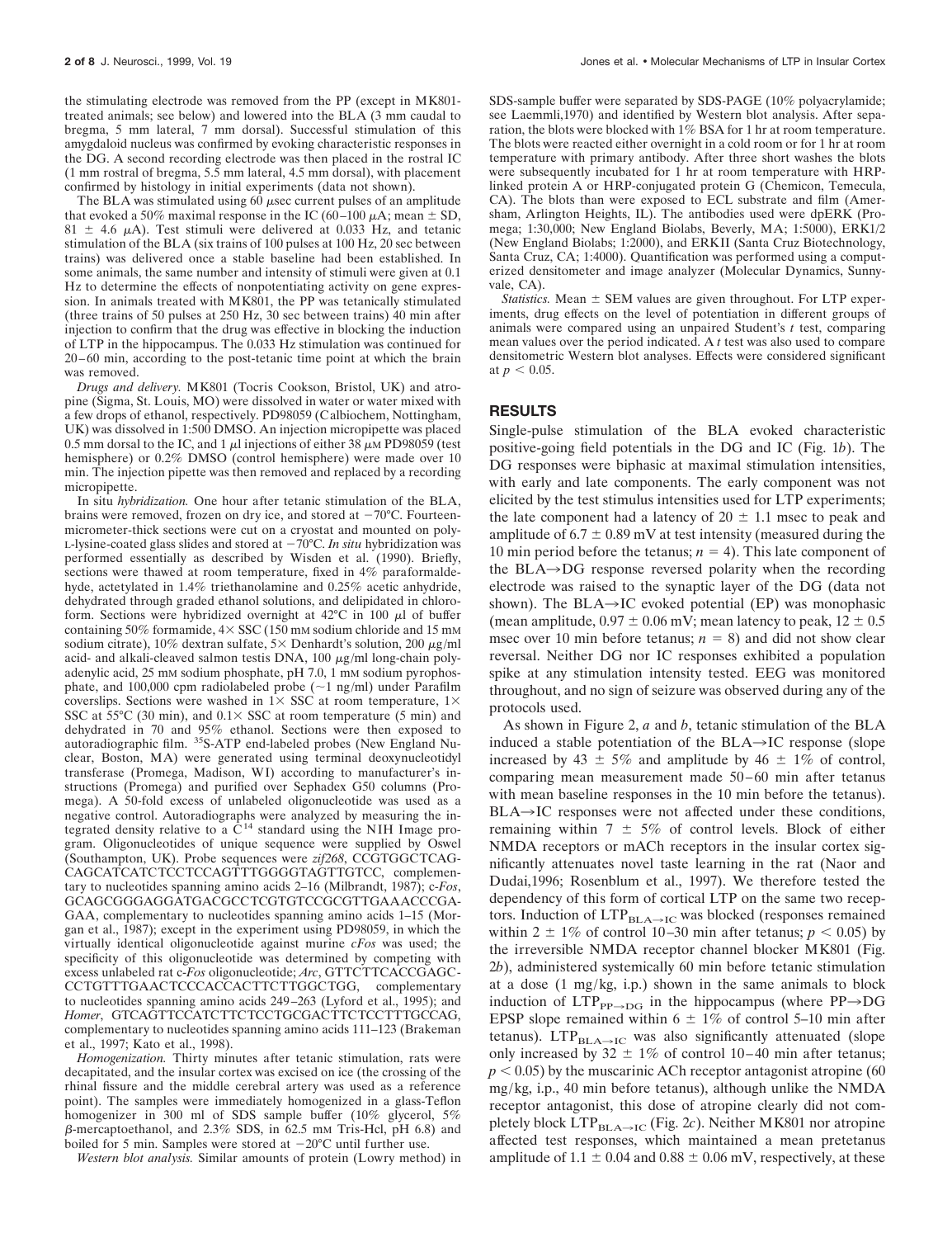

*Figure 1.* Anatomy and physiology of projections to and from the basolateral amygdala. *a*, *Arrows* indicate how three cranial nerves carry taste information from the oral cavity to the nucleus tractus solitaruis (*NTS*) in the brainstem. From there, the information flows to the parabrachial nucleus (*PBN*) of the pons, specific regions of the thalamus (*Th*), and forebrain areas including the amygdala and the IC. We have studied connections from the BLA, to the dentate gyrus of the hippocampal formation (*HF*), and to the IC. Field potentials were evoked in the dentate

doses (compared with the control response amplitude of 0.97  $\pm$ 0.06 mV, values given as mean for 5 min before tetanus). This suggests that  $BLA \rightarrow IC$  low-frequency synaptic transmission was not affected by systemic administration of these antagonists.

Because both ACh receptor and NMDA receptor activation induce ERK1/2 activation in primary cortical cultures (K. Rosenblum and M. Futter, unpublished data), and ERK1/2 activation is correlated with novel taste learning in the insular cortex (Rosenblum et al., 1995), we next investigated the involvement of the enzymes ERK1/2 in this form of LTP. ERK1/2 belong to the mitogen-associated protein kinase (MAPK) family of serine/threonine kinases and are highly expressed in the mature CNS (Fukunaga and Miyamoto, 1998). MAPKs take part in transmembrane signaling cascades, conveying information from extracellular receptor proteins to cytoplasm and nucleus. MAPKs are well established as playing a crucial role in differentiation, proliferation, and development and have recently been implicated in learning and memory-related plasticity in different species (Orban et al., 1999). ERK1/2 activation (via dual phosphorylation on Thr-201 and Tyr-203 by MEK) is correlated with novel taste learning and has been reported to underlie long-term but not short-term memory (Berman et al., 1998). We tested the possibility that ERK1/2 are activated after  $LTP_{BLA\rightarrow IC}$  and that activation occurred with a time course similar to that previously observed after learning (Berman et al., 1998). Consistent with previous findings, 30 min after the induction of  $LTP_{BLA\rightarrow IC}$  there was a significant activation of ERK1/2 in the IC (1.7  $\pm$  0.1-fold greater activation than in the unstimulated, contralateral IC) without change in the amount of ERK1/2 protein expressed in this region (Fig. 3*a*). Using a specific inhibitor of MAPK kinase (MEK), the upstream kinase required for ERK1/2 activation, we tested whether ERK1/2 activation was required for  $LTP_{BLA\rightarrow IC}$ . Microinjection of the specific MEK inhibitor PD948059 (Alessi et al., 1995) into the IC 30 min before tetanic stimulation of BLA blocked the induction of stable LTP. Although some posttetanic potentiation (to  $128 \pm 1.5\%$  of control 0–10 min after tetanus) was evident under these conditions, responses were not significantly potentiated 30–40 min after the tetanus (Fig. 3*b*). PD98059 had no effect on test response amplitude (1.05  $\pm$ 0.15 mV compared with the control response amplitude of  $0.97 \pm 0.06$  mV). These results parallel those obtained in an *in vivo* study of LTP in the hippocampus, in which we observed a block of LTP by PD98059 with a similar time course (K. Rosenblum and M. W. Jones, unpublished data).

One hypothesis regarding the maintenance of long-term plasticity suggests that modulation of gene expression is required to support remodeling of synaptic efficacy and/or morphology (Frey

 $\leftarrow$ 

gyrus by stimulation of the PP. The crossing of the rhinal fissure (*RF*) and middle cerebral artery was used as a guide for dissection of the IC. *b*, Characteristic field potentials recorded in the hilus of the dentate gyrus during single-pulse stimulation of the medial perforant path  $(PP \rightarrow DG; 80)$  $\mu$ A,  $\overline{60}$   $\mu$ sec) or basolateral amygdala (*BLA* $\rightarrow$ *DG*; 150  $\mu$ A, 60  $\mu$ sec). These responses were used to establish the correct position of the BLAstimulating electrode so that a second recording electrode could be used to record the field potential evoked in the insular cortex by BLA stimulation ( $BLA\rightarrow IC$ ; 80  $\mu$ A, 60  $\mu$ sec). *c*, Stimulus–response curves for EP1, the field potential evoked in the IC by stimulation of the BLA  $(n = 3)$ . Sixty microsecond stimulus pulses of increasing current were given at 10 sec intervals, evoking responses of increasing slope and amplitude. The *arrow* on the *horizontal axis* marks mean test intensity used for LTP experiments.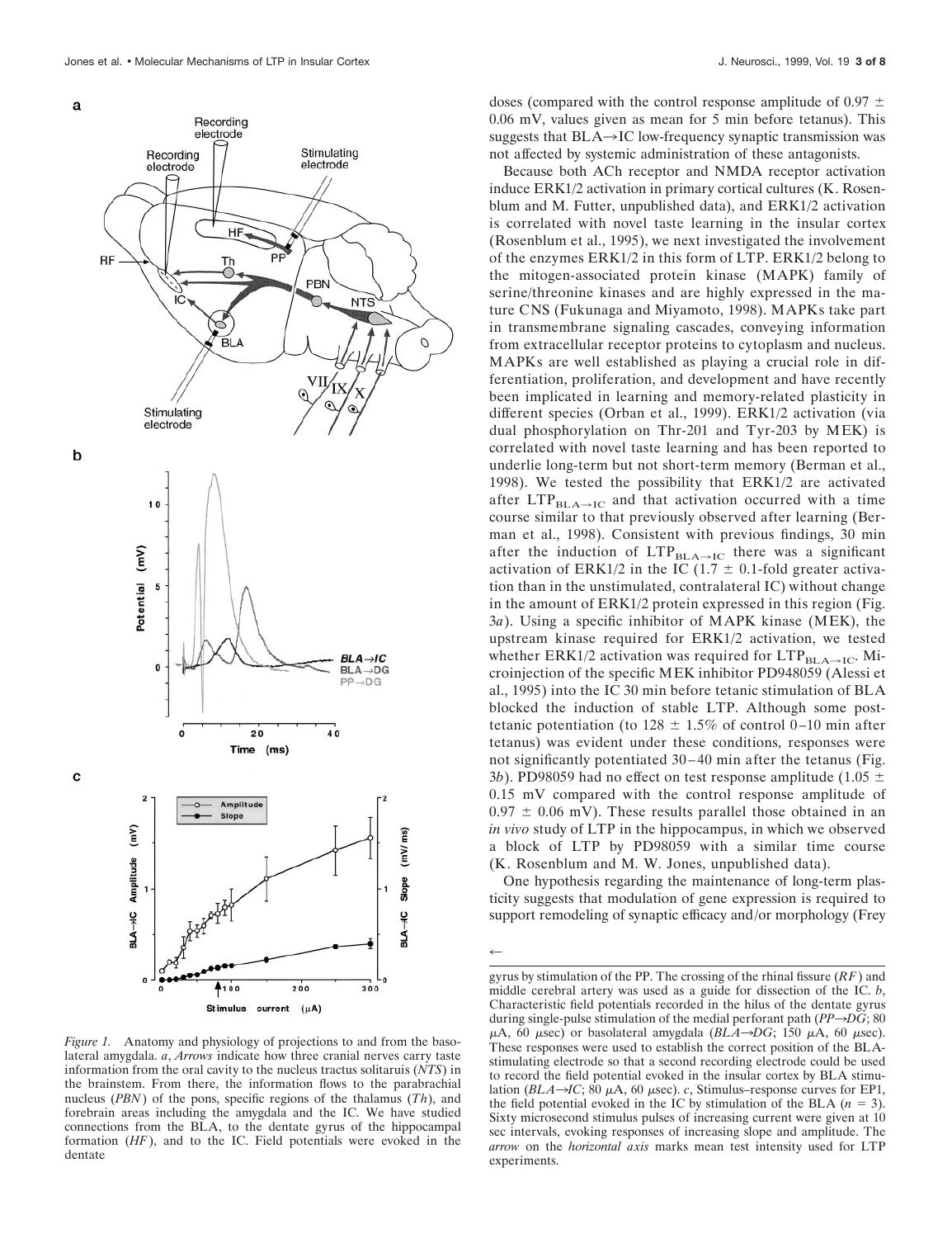$(n=8)$ 

 $(n=3)$ 

 $40^{\circ}$ 



Test responses were evoked 1 per 30 sec at a test intensity that elicited a halfmaximal EP1 slope. Once responses had stabilized, six trains of 100 test intensity pulses at 100 Hz, 20 sec between trains, were delivered to the BLA (*arrowhead*, time 0), and responses were followed for up to 60 min. Percent changes in  $BLA \rightarrow IC$ slope are plotted  $(n = 8)$ . Representative responses taken 10 min before  $(-10min)$ and 40 min after (*40min*) the tetanus are also shown Calibration: 1 mV, 5 msec. *b, c*, LTP was completely blocked by systemic MK801 (*b*) (1 mg/kg, i.p., injected 60 min before tetanus) and significantly attenuated by atropine  $(c)$  (60 mg/kg, i.p., 40 min before tetanus;  $p < 0.05$  10–40 min after tetanus).

et al., 1988). Thus in biochemical terms, late-phase LTP, like long-term memory, can be distinguished from earlier phases by a dependence on protein synthesis. Because taste learning has itself been shown to be protein synthesis-dependent (Rosenblum et al., 1993), and the MEK inhibitor PD98059 specifically blocks longbut not short-term novel taste memory (Berman et al., 1998), we tested the possibility that  $LTP_{BLA\rightarrow IC}$  is correlated with altered gene expression. The genes studied were immediate early genes (IEGs) whose induction is correlated with synaptic activity: *Zif268, Fos*, *Arc*, and *Homer*. Zif 268 and Fos are transcription factors (Dragunow, 1996); Arc is associated with the cytoskeleton (Steward et al., 1998); and Homer binds metabotropic glutamate receptors (Brakeman et al., 1997).

 $(min)$ 

Time

*In situ* hybridization showed that the expression of Zif268, Fos, Homer, and Arc mRNAs was markedly upregulated throughout the majority of cortical areas, including IC, 1 hr after tetanic stimulation of the BLA (Fig. 4). Low-frequency stimulation of the BLA (such that the total number of stimuli delivered was identical to that required to induce potentiation when given at 100 Hz) also increased IEG mRNA expression (data not shown).

Neither nonstimulated contralateral hemispheres nor any subcortical area (e.g., caudate putamen) showed any clear change nor, interestingly, did the cells of the hippocampal formation, despite the sizeable responses evoked here by BLA stimulation. It is possible that the expression of different genes is altered in these areas at time points other than 1 hr after BLA stimulation. If so, later time points would seem more likely, because *Zif268* upregulation in the hippocampus is rapid and peaks 1 hr after tetanic stimulation of the perforant path (Wisden et al., 1990). Whereas the NMDA receptor channel blocker MK801 completely blocked  $LTP_{BLA\rightarrow IC}$ , it did not block IEG upregulation, although the increase in expression was clearly attenuated. The mACh receptor antagonist atropine had effects similar to those of MK801 on IEG expression, whereas it failed to block LTP completely.

### **DISCUSSION**

Taste-learning paradigms have recently been used to investigate specific molecular mechanisms associated with learning in the rat. The emerging picture points to the involvement of glutamatergic and cholinergic neurotransmission (via NMDA and mACh re-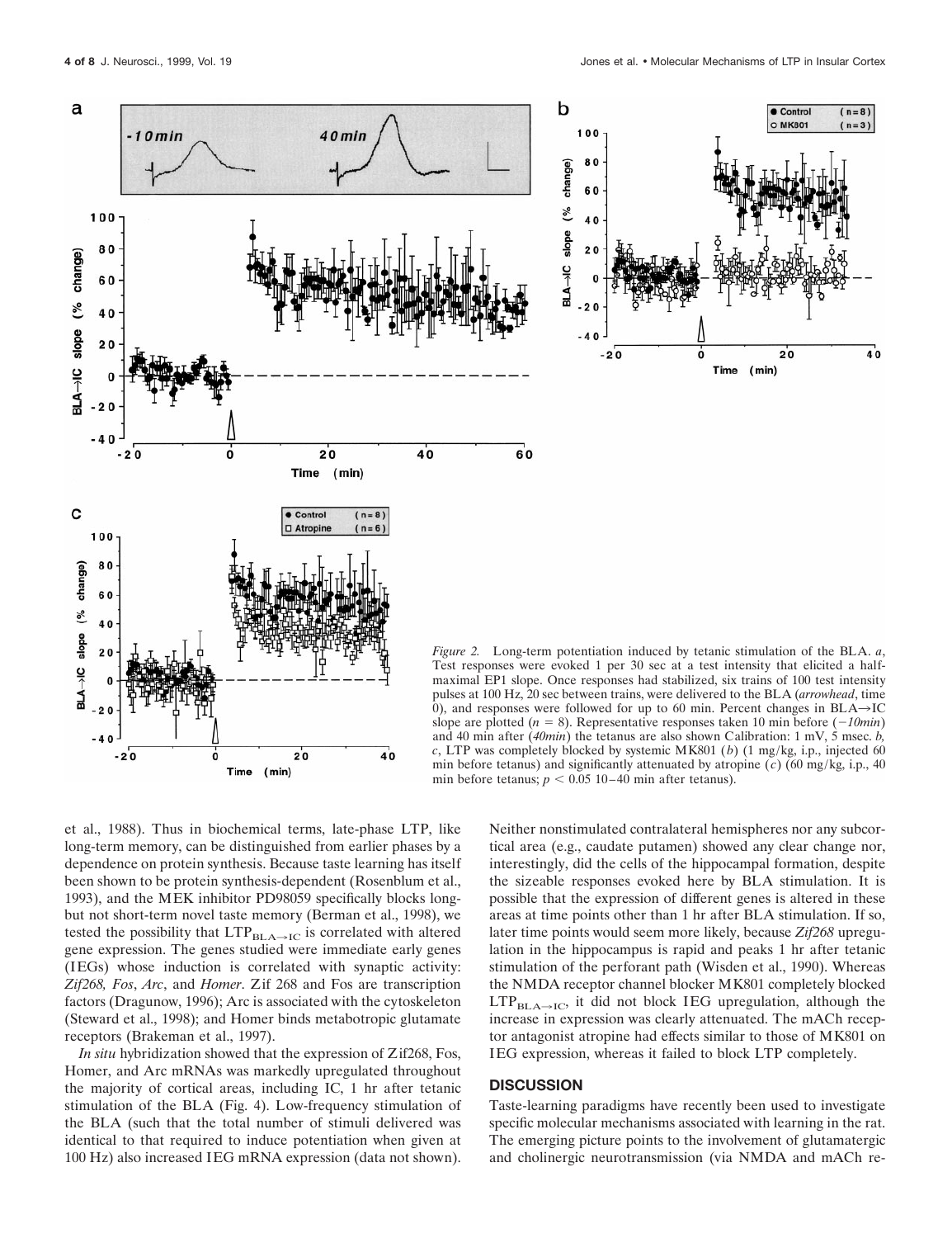



ceptors, respectively), the activation of tyrosine kinases and MAPK, and a requirement for protein synthesis (Rosenblum et al., 1993, 1997; Shimura et al., 1995). It is important to note that it is the combination of the percept itself, i.e., the taste, and its value, i.e., novelty, that induces the correlative molecular changes observed. These changes occurred specifically in the insular cortex, the central gustatory area (Braun et al., 1982). Here we show that NMDA receptors, mACh receptors, and members of the MAPK family ERK1/2 also subserve synaptic plasticity in the same neocortical area.

Lesion studies confirm a role for the IC and its connections to the BLA in taste learning (Bermudez-Rattoni and McGaugh, 1991) (see Fig. 1). Retrograde labeling with horseradish peroxidase suggests direct and reciprocal BLA–IC connections (Ottersen, 1982). Single-unit recording in the IC reveals neurons with a range of response latencies after electrical stimulation of the BLA (Yamamoto et al., 1984). Single-pulse stimulation of the BLA evokes reproducible, positive-going field potentials in the IC (Fig. 1*b*). Although not definitive, the latency of these responses is consistent with a monosynaptic connection, as is the block of LTP<sub>BLA→IC</sub> by *local* injection of PD98059 (Fig. 3*b*).

We confirm the observations of Escobar et al. (1998) that tetanic stimulation of the BLA results in a long-lasting enhancement of IC responses. This potentiation is maintained for at least 1 hr (Fig. 2*a*) but could be followed for up to 3 hr without decrement (data not shown). LTP $_{\rm BLA \rightarrow IC}$  shares properties with LTP in the hippocampus and other cortical regions, including rapid induction by 100 Hz stimulation, persistence, and NMDA receptor dependence (Bliss and Lømo 1973; Jay et al., 1995), although this is in contrast to some reports of slowly developing LTP in the cortex *in vivo* (Trepel and Racine, 1998). Responses evoked in the DG by BLA stimulation have been characterized previously (Ikegaya et al., 1996). Stimulation of the amygdala (including the BLA) has also been shown to affect  $LTP_{PP\rightarrow DG}$ , a possible mechanism for modulation of hippocampal-dependent learning (Ikegaya et al., 1995, 1997). This may point to a more general role of the amygdala in signaling novelty or salience (Dunn and Everitt, 1988).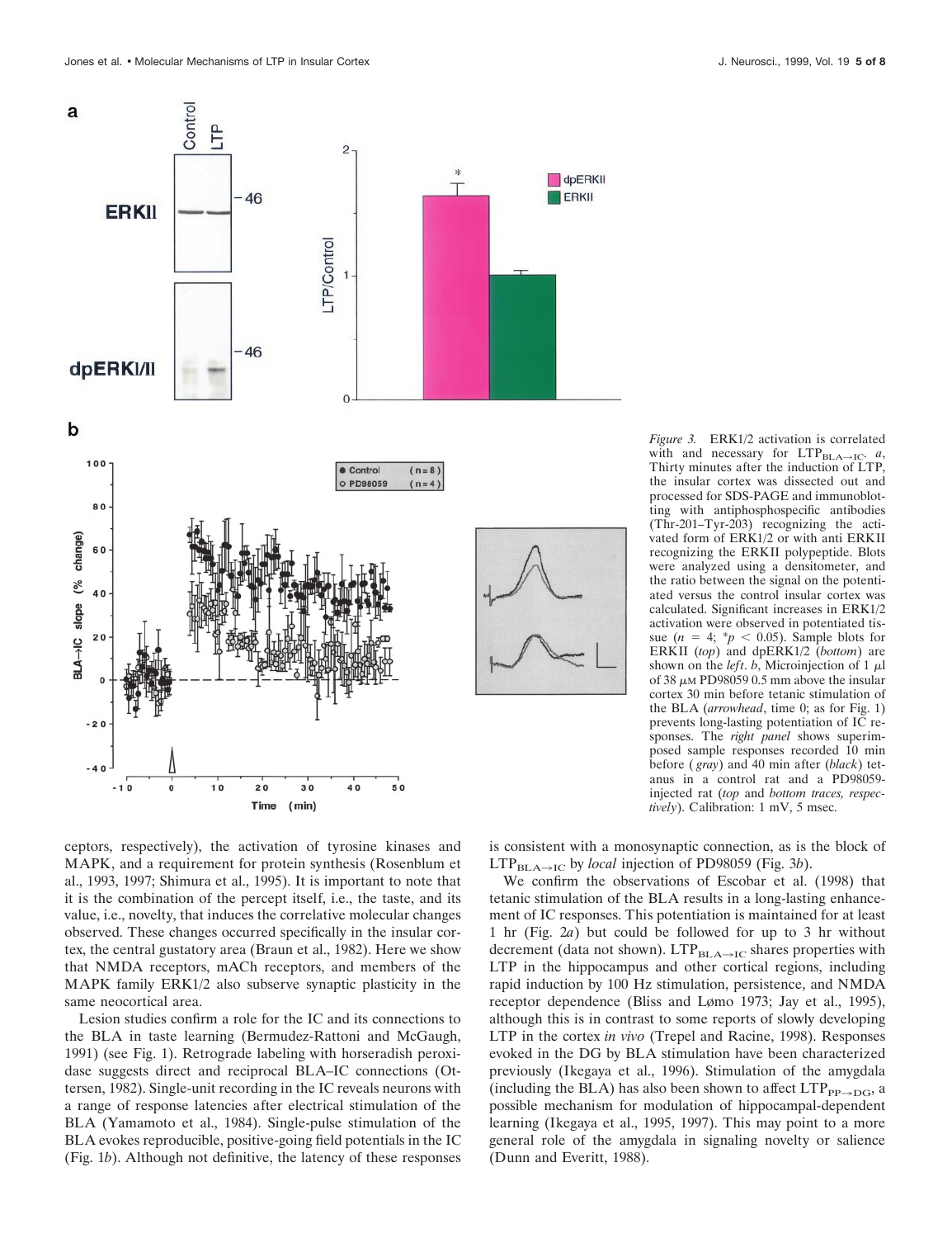

*Figure 4.* High-frequency stimulation of the BLA induces immediate early gene expression in the cortex. *a*, One hour after tetanic stimulation of the BLA and confirmed induction of LTP (see Fig. 2) in the insular cortex, brains were removed and frozen on dry ice. Sections were taken from the area containing the insular cortex or the hippocampus, and *in situ* hybridization was performed with oligonucleotides specific to *Zif268* and *Fos*. As shown by the representative sections on the *left*, levels of Zif268 and Fos mRNA expression were increased in much of the cortex of the stimulated hemisphere but not in the nonstimulated contralateral cortex. There was no increased expression in the caudate putamen (CPU) or other noncortical areas. The histogram represents the mean ratios obtained by dividing densitometric measures from the same areas in the ipsilateral and contralateral hemispheres ( $n = 3$  or 4). In the animals treated with MK801 or atropine (see Fig. 2*c*,*d*), the increase in Zif268 and Fos mRNA expression was attenuated but not abolished. *b*, mRNA expression of the immediate early genes *Arc* and *Homer* was significantly increased in the same regions 1 hr after tetanic stimulation of the BLA. No induction of any of the mRNAs described above was observed in the dentate gyrus of the hippocampus after BLA stimulation (data not shown).  $\frac{p}{p}$  < 0.05 for comparison between hemispheres.

Cholinergic transmission at the mACh receptor has been implicated in learning and memory in humans and other mammals (Levey, 1996; Mesulam, 1998), particularly with respect to the encoding of salient input (Acquas et al., 1996). *In vitro* studies have shown that mACh receptors can modulate, or even induce, synaptic plasticity in the CA1 region of the hippocampus (Blitzer et al., 1990; Auerbach and Segal, 1994); it is not known whether this occurs in the hippocampus *in vivo*. Our results show that the mACh receptor antagonist atropine attenuates  $LTP_{BLA\rightarrow IC}$  (Fig.

2*d*). This is the first demonstration of cholinergic modulation of LTP in the neocortex *in vivo*. NMDA and mACh receptors, both shown here to be important for  $LTP_{BLA\rightarrow IC}$ , can activate ERK1/2 in primary cortical culture (Rosenblum and Futter, unpublished data). Indeed,  $LTP_{BLA\rightarrow IC}$  is associated with  $ERK1/2$ activation (Fig. 3). Thus ERK1/2 could serve as a detector for coincident activation of mACh receptors and glutamate receptors.

In this paper we demonstrate a necessary role for ERK activa-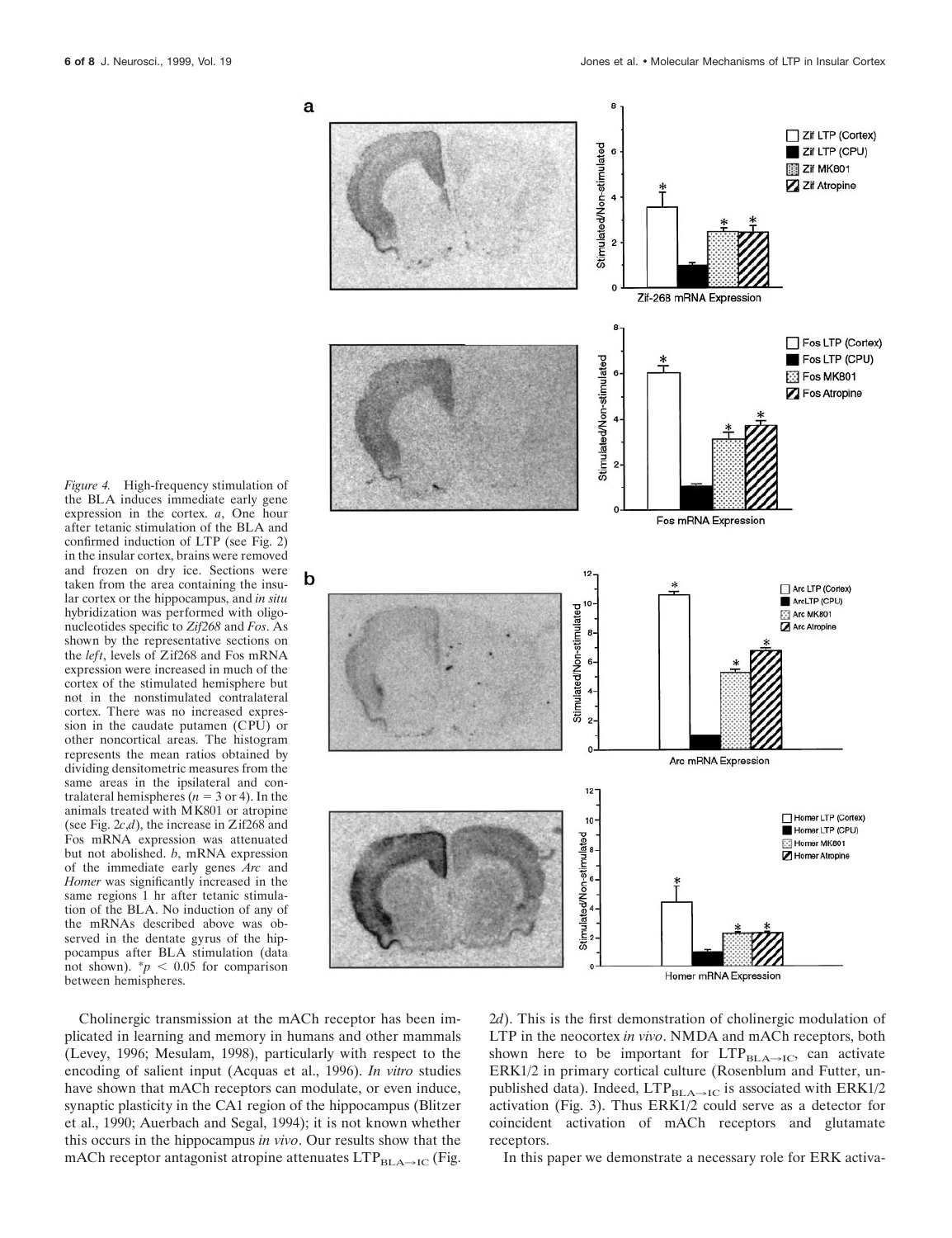tion in neocortical LTP *in vivo* (Fig. 3). We have also found that LTP in the DG of the hippocampus *in vivo* is dependent on ERK1/2 (our unpublished data). It has been suggested that MAPK is likely to play a fundamental role in memory consolidation (Blum et al., 1999; Impey et al., 1999). However, the time scales of the activation of ERK1/2 and the effects of PD98059 in both the neocortex *in vivo* (Fig. 3*b*) and in the hippocampus *in vivo* and *in vitro* (English and Sweatt, 1997; Atkins et al., 1998) suggest an action on the early phase(s) of LTP. Given the range of potential cytosolic and nuclear effects of ERK, including the modulation of gene transcription in neurons via the proteins cAMP response element-binding protein and RSK (Impey et al., 1999; Roberson et al., 1999), it seems reasonable to suppose that ERK1/2 may also have a role to play in the late, protein synthesisdependent phase of LTP.

Immediate early genes are potential targets for the modulatory activity of ERK. One such gene is the transcription factor Zif268, which shows expression correlated with NMDA receptormediated LTP but not with low-frequency activity, in the DG (Cole et al., 1989; Wisden et al., 1990). In the DG, stimulation of the perforant path leads to upregulation of mRNA for Zif268 only if the stimulation induces LTP; in contrast, stimulation of the BLA, whether it leads to LTP, can upregulate Zif268 message. As with *Zif268*, strong activation of *Fos*, *Arc*, and *Homer* mRNA expression was observed throughout most of the ipsilateral cerebral cortex after high-frequency stimulation of the BLA (Fig. 4). Again, this activation was not correlated simply with the degree of resulting potentiation, because the NMDA receptor antagonist MK801 only attenuated the increased mRNA expression but completely blocked LTP; moreover, low-frequency stimulation also induced increased transcription. It remains unclear how and why different activity in different brain areas is correlated with IEG expression. However, the extent to which BLA stimulation influences cortical IEG expression may reflect the importance of the amygdala in modulating neocortical function.

We demonstrate here that LTP shares some of the same molecular mechanisms as learning in the mature neocortex. The physiological role of LTP in learning and memory remains to be fully established, but in view of the observation that an LTP-like phenomenon is detected in the amygdala after fear conditioning (Rogan et al., 1997), it will be interesting to explore the possibility that novel taste learning induces changes in the strength of connections between the basolateral amygdala and the insular cortex.

#### **REFERENCES**

- Acquas E, Wilson C, Fibiger HC (1996) Conditioned and unconditioned stimuli increase frontal cortical and hippocampal acetylcholine release: effects of novelty, habituation, and fear. J Neurosci 16:3089–3096.
- Alessi DR, Cuenda A, Cohen P, Dudley DT, Saltiel AR (1995) PD 098059 is a specific inhibitor of the activation of mitogen-activated protein kinase kinase in vitro and in vivo. J Biol Chem 270:27489–27494.
- Atkins CM, Selcher JC, Petraitis JJ, Trzaskos JM, Sweatt JD (1998) The MAPK cascade is required for mammalian associative learning. Nat Neurosci 1:602–609.
- Auerbach JM, Segal M (1994) A novel cholinergic induction of longterm potentiation in rat hippocampus. J Neurophysiol 72:2034–2040.
- Berman DE, Hazvi S, Rosenblum K, Seger R, Dudai Y (1998) Specific and differential activation of mitogen-activated protein kinase cascades by unfamiliar taste in the insular cortex of the behaving rat. J Neurosci 18:10037–10044.
- Bermudez-Rattoni F, McGaugh JL (1991) Insular cortex and amygdala lesions differentially affect acquisition on inhibitory avoidance and conditioned taste aversion. Brain Res 549:165–170.
- Bliss TVP, Collingridge GL (1993) A synaptic model of memory: longterm potentiation in the hippocampus. Nature 361:31–39.
- Bliss TV, Lomo T (1973) Long-lasting potentiation of synaptic transmission in the dentate area of the anaesthetized rabbit following stimulation of the perforant path. J Physiol (Lond) 232:331–356.
- Blitzer RD, Gil O, Landau EM (1990) Cholinergic stimulation enhances long-term potentiation in the CA1 region of rat hippocampus. Neurosci Lett 119:207–210.
- Blum S, Moore AN, Adams F, Dash PK (1999) A mitogen-activated protein kinase cascade in the CA1/CA2 subfield of the dorsal hippocampus is essential for long-term spatial memory. J Neurosci 19:3535–3544.
- Brakeman PR, Lanahan AA, O'Brien R, Roche K, Barnes CA, Huganir RL, Worley PF (1997) Homer: a protein that selectively binds metabotropic glutamate receptors. Nature 386:284–288.
- Braun JJ, Lasiter PS, Kiefer SW (1982) The gustatory neocortex of the rat. Physiol Psychol 10:13–45.
- Cole AJ, Saffen DW, Baraban JM, Worley PF (1989) Rapid increase of an immediate early gene messenger RNA in hippocampal neurons by synaptic NMDA receptor activation. Nature 340:474–476.
- Dragunow M (1996) A role for immediate-early transcription factors in learning and memory. Behav Genet 26:293–299.
- Dunn LT, Everitt BJ (1988) Double dissociations of the effects of amygdala and insular cortex lesions on conditioned taste aversion, passive avoidance and neophobia in the rat using the excitotoxin ibotenic acid. Behav Neurosci 102:3–23.
- English JD, Sweatt JD (1997) A requirement for the mitogen-activated protein kinase cascade in hippocampal long term potentiation. J Biol Chem 272:19103–19106.
- Escobar ML, Chao V, Bermudez-Rattoni F (1998) In vivo long-term potentiation in the insular cortex: NMDA receptor dependence. Brain Res 779:314–319.
- Frey U, Krug M, Reymann KG, Matthies H (1988) Anisomycin, an inhibitor of protein-synthesis, blocks late phases of ltp phenomena in the hippocampal ca1 region in vitro. Brain Res 452:57–65.
- Fukunaga K, Miyamoto E (1998) Role of MAP kinase in neurons. Mol Neurobiol 16:79–95.
- Garcia J, Kimmeldorf DJ, Koelling RA (1955) Conditioned aversion to saccharin resulting from exposure to gamma radiation. Science 122:157–158.
- Ikegaya Y, Saito H, Abe K (1995) High-frequency stimulation of the basolateral amygdala facilitates the induction of long-term potentiation in the dentate gyrus in-vivo. Neurosci Res 22:203–207.
- Ikegaya Y, Saito H, Abe K (1996) Dentate gyrus field potentials evoked by stimulation of the basolateral amygdaloid nucleus in anesthetized rats. Brain Res 718:53–60.
- Ikegaya Y, Nakanishi K, Saito H, Abe K (1997) Amygdala betanoradrenergic influence on hippocampal long-term potentiation in vivo. NeuroReport 8:3143–3146.
- Impey S, Obrietan K, Storm DR (1999) Making new connections: role of ERK/MAP kinase signalling in neuronal plasticity. Neuron 23:11–14.
- Jay TM, Burette F, Laroche S (1995) NMDA receptor-dependent longterm potentiation in the hippocampal afferent fibre system to the prefrontal cortex in the rat. Eur J Neurosci 7:247–250.
- Kato A, Ozawa F, Saitoh Y, Fukazawa Y, Sugiyama H, Inokuchi K (1998) Novel members of the Vesl/Homer family of PDZ proteins that bind metabotropic glutamate receptors. J Biol Chem 273:23969–23975.
- Laemmli UK (1970) Cleavage of structural proteins during the assembly of the head of bacteriophage  $T_4$ . Nature 227:680–685.
- Levey AI (1996) Muscarinic acetylcholine receptor expression in memory circuits: implications for treatment of Alzheimer disease. Proc Natl Acad Sci USA 93:13541–13546.
- Lyford GL, Yamagata K, Kaufmann WE, Barnes CA, Sanders LK, Copeland NG, Gilbert DJ, Jankins NA, Lanahan AA, Worley PF (1995) Arc, a growth factor and activity-regulated gene, encodes a novel cytoskeleton-associated protein that is enriched in neuronal dendrites. Neuron 14:433–445.
- Mesulam MM (1998) Some cholinergic themes related to Alzheimer's disease: synaptology of the nucleus basalis, location of m2 receptors, interactions with amyloid metabolism, and perturbations of cortical plasticity. J Physiol (Paris) 92:293–298.
- Milbrandt J (1987) A nerve growth factor induced gene encodes a possible transcriptional regulatory factor. Science 238:797–799.
- Morgan JI, Cohen DR, Hempstaed JL, Curran T (1987) Mapping pat-